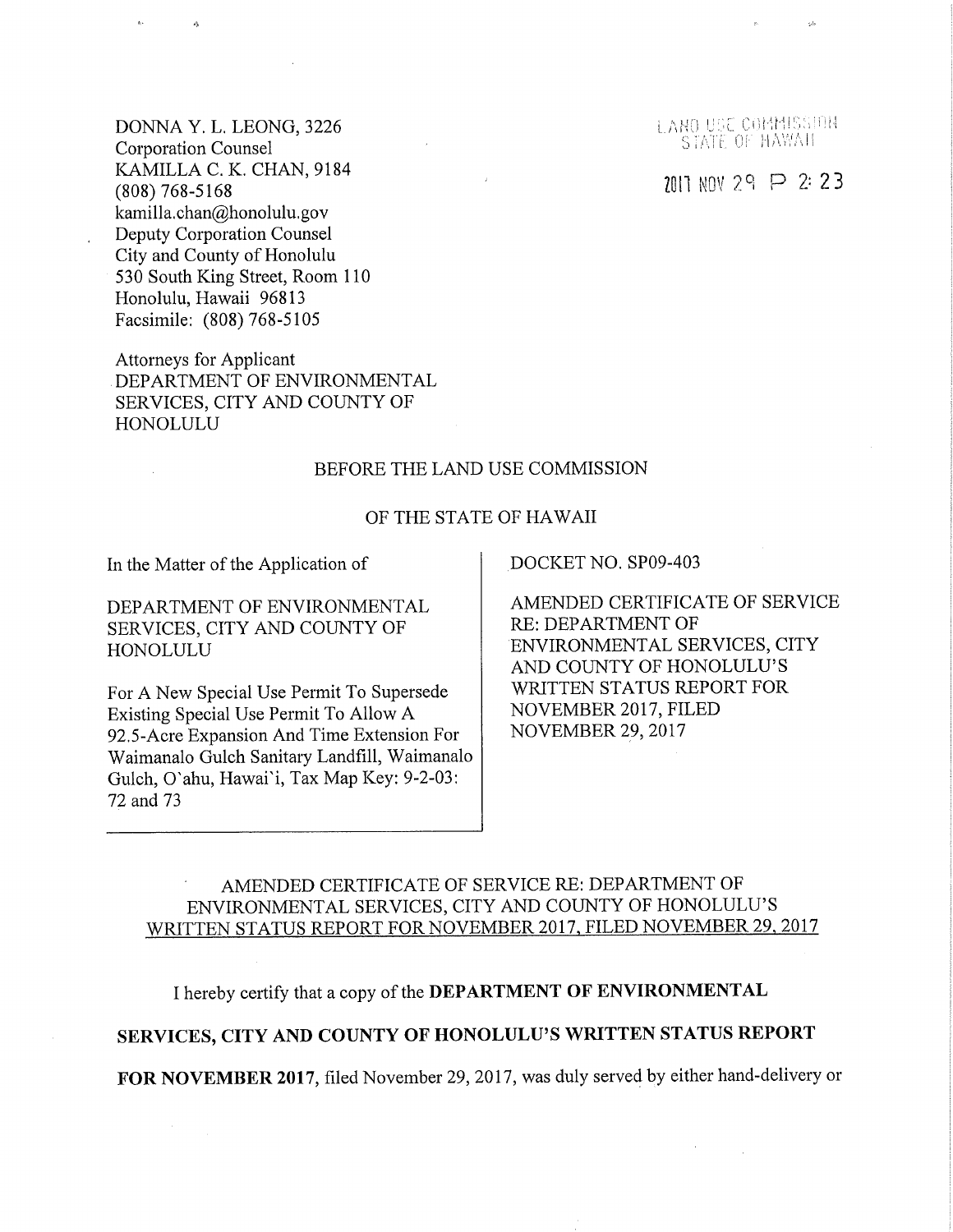U. S. Mail, postage prepaid, by certified mail, return receipt requested, to the following on

 $\hat{\theta}$ 

 $\hat{\mathcal{A}}$ 

November 29, 2017, addressed as follows:

 $\tilde{\mathbf{y}}$ 

 $\tilde{\mathcal{A}}$ 

ł,

|                                                                                                                                                                        | Delivery | Mail |
|------------------------------------------------------------------------------------------------------------------------------------------------------------------------|----------|------|
| Leo Asuncion, Director<br>Office of Planning<br>P.O. Box 2359<br>Honolulu, Hawaii 96804-2359                                                                           | X        |      |
| Brian Yee, Esq.<br>Deputy Attorney General<br>Hale Auhau, Third Floor<br>425 Queen Street<br>Honolulu, Hawaii 96813                                                    |          | X    |
| Kathy Sokugawa, Acting Director<br>Department of Planning and Permitting<br>City and County of Honolulu<br>650 South King Street, 7th Floor<br>Honolulu, Hawai'i 96813 | X        |      |
| Richard D. Lewallen<br>Deputy Corporation Counsel<br>City and County of Honolulu<br>530 South King Street<br>Honolulu, Hawaii 96813                                    | X        |      |
| Department of Environmental Services<br>City and County of Honolulu<br>1000 Uluohia Street, 3rd Floor<br>Kapolei, Hawaii 96707                                         |          | X    |
| Richard N. Wurdeman, Esq.<br>1003 Bishop Street, Suite 720<br>Honolulu, Hawaii 96813                                                                                   |          | X    |